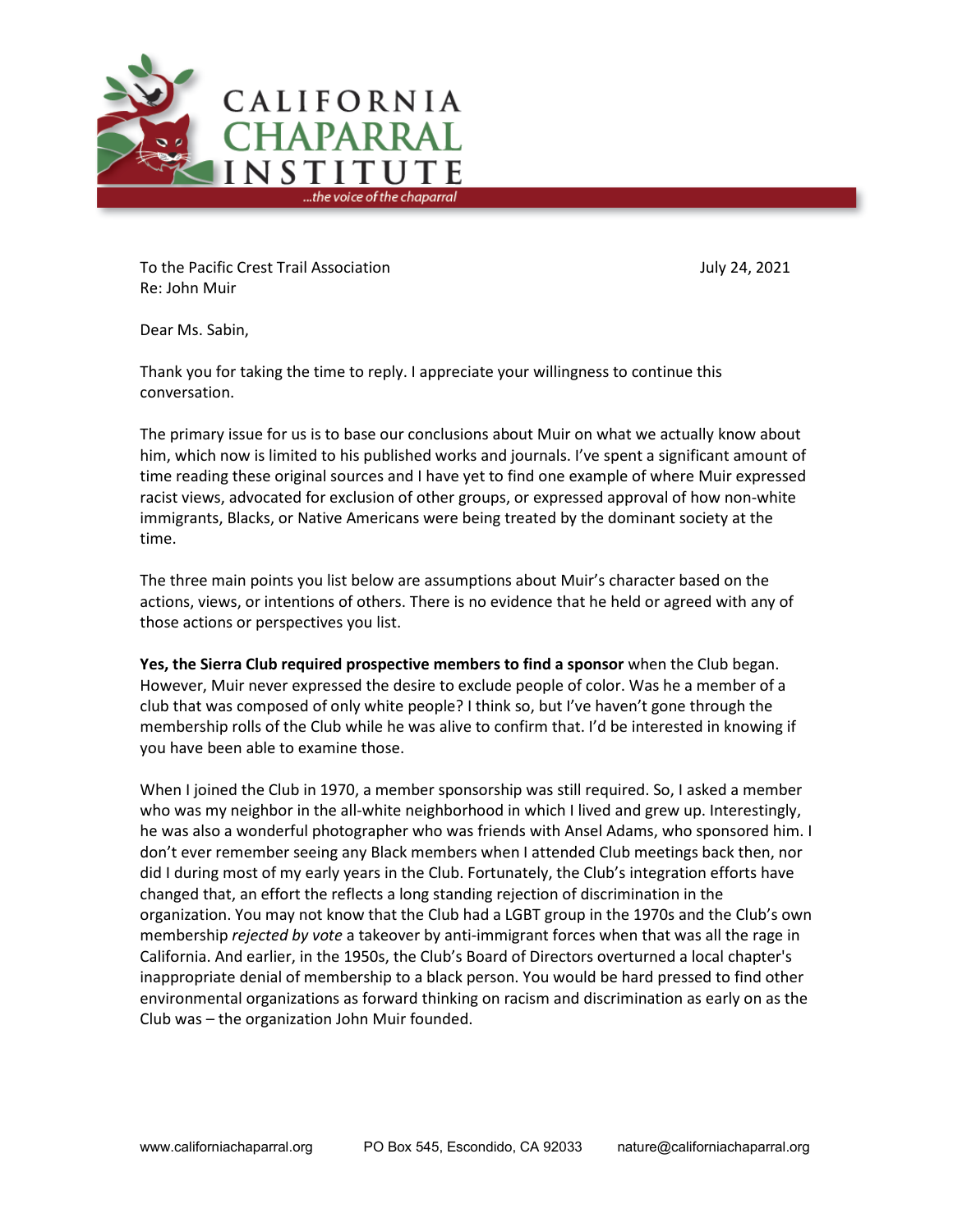Regardless, because of my association with an organization that has a history of being mostly white, am I a racist who approves of eugenics? Was my friend who sponsored me? Were all my neighbors? Was Ansel Adams?

Due to where I was raised, I didn't have a Black friend until recently. In fact, I never associated with Black people most of my life. However, after an enlightening experience in 2016 with ornithologist Drew Lanham, I realized what a failure that was. I have actively sought out friendships with Black members of our society ever since. I wrote about this experience in my article, For People, for Nature – [Acknowledging the Racist Within.](https://californiachaparralblog.wordpress.com/2020/06/01/for-people-for-nature-acknowledging-the-racist-within/) I encourage you to read it.

To help others better understand the importance of diversity in our society, I always mention the need to diversify the environmental community during talks I give to environmental groups – most of which are still composed of primarily white people. Lots of the folks in the audience nod their heads, of course, because most have enlightened, liberal views. Then I ask how many have had a Black person at their home for dinner over the last few years. No one usually raises their hand.

There's a lot of talk about diversity. Companies hire diversity coordinators. People and groups write articles about how important diversity is, and recently, condemn others who they have concluded are racist without actually knowing much about the individual in question. None of this will help what I think is the ultimate goal, creating a more inclusive, fairer society.

What *will* help change society for the better and make it more inclusive are **individual actions to change our personal lives to invite people who do not look like us into our inner, social circles.** My life is much richer now because I have done so over the past five years. It was awkward at first, and it has been difficult to convince others to give it a try, but reaching out is really the only way we're going to change society. Gay marriage didn't happen because people were advocating for it and condemning those who were opposed. It happened because so many began to know or became friends with openly LGBT people. I'm wondering if the PCTA is making an effort to encourage its staff and membership to change their personal behavior to bring people different from themselves into their personal lives. I'm not talking about encouraging Black or Hispanic members in our society to hike the PCT, but expanding personal relationships.

**Yes, Muir championed the preservation of wild, open spaces** to protect them from the industrial machine, a machine that has been, and remains, responsible for both the destruction of such spaces and the genocide of Native Americans. There is no evidence, anywhere, that Muir championed the preservation of wild spaces to specifically exclude Native Americans. He is not responsible for what others may have caused or said. He did, however, express his sadness over how Native Americans were treated in this country and believed in the oneness of all humankind, regardless of color.

I have been advocating for the preservation of wildlands, and have actively supported Wilderness designations throughout my life. Does that mean I promote the exclusion of Native Americans from those spaces? No, it means I want to protect what's left of native ecosystems and protect indigenous plants and animals as best we can, which includes keeping human impacts and visitation as low as possible. Humans, *all humans*, have destroyed enough of Nature already.